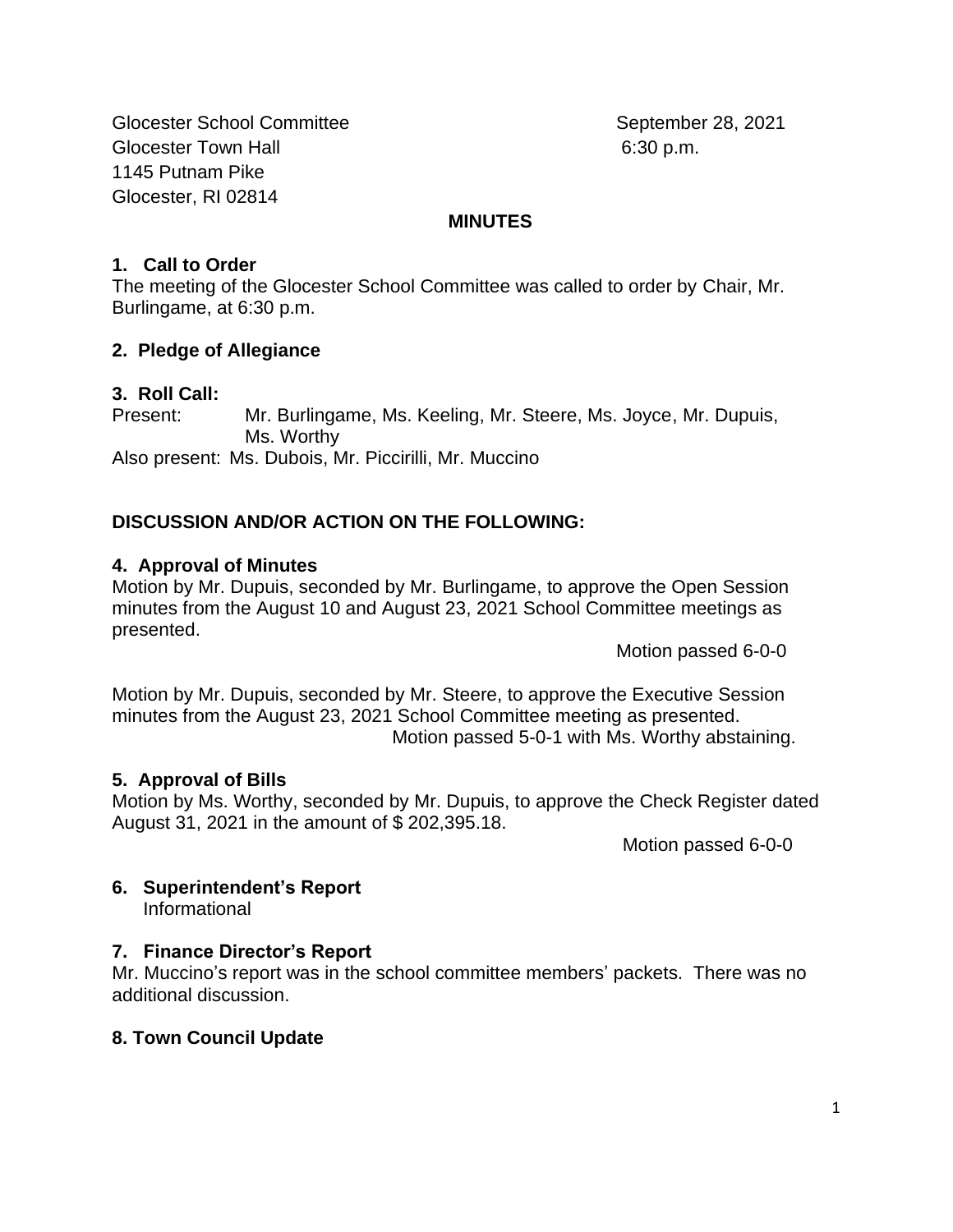# **9. Accomplishments/Recognitions of Fogarty Memorial and West Glocester Schools**

# **10. Revisions to Acceptable Use Policy – 1 st Reading**

Motion by Mr. Dupuis, seconded by Mr. Steere, to approve the revisions to the Acceptable Use Policy as presented as a first reading.

Motion passed 6-0-0

# **11. Appointments to Budget Subcommittee**

Mr. Burlingame appointed the following members to the Budget Subcommittee: Mr. Steere, Ms. Keeling, and Mr. Dupuis.

**12. Seek to Convene to Executive Session per General Laws 42-26-5(a) (8) Privacy of Student Records – Home School Requests (3) Review School Safety Plan; (2) Litigation Regarding Council on Education; Potential Litigation Related to Governor's Executive Order and RI Department of Health Emergency Rule Requiring Masks in Schools (2) Collective Bargaining – Teachers' Contract; Transportation Contract**

Motion by Mr. Dupuis, seconded by Mr. Burlingame, to Convene to Executive Session per General Laws 42-26-5(a) (8) Privacy of Student Records – Home School Requests (3) Review School Safety Plan; (2) Litigation Regarding Council on Education; Potential Litigation Related to Governor's Executive Order and RI Department of Health Emergency Rule Requiring Masks in Schools (2) Collective Bargaining – Teachers' Contract; Transportation Contract

Motion passed 6-0-0

# **13. Reconvene to Open Session**

Mr. Burlingame reported that in Executive Session the committee discussed requests to homeschool, potential litigation, the teachers' contract and the transportation contracts. Two votes were taken. One to approve requests to homeschool and one to authorize the attorney to move forward with litigation regarding the failure of the Governor's Executive Order, and the RI Department of Health's Emergency Rule regarding masks in schools, to follow the normal regulatory process to amend school health regulations.

# **14. Vote to Seal the Minutes of Executive Session**

Motion by Mr. Dupuis, seconded by Ms. Worthy, to seal the minutes of Executive Session. Session.